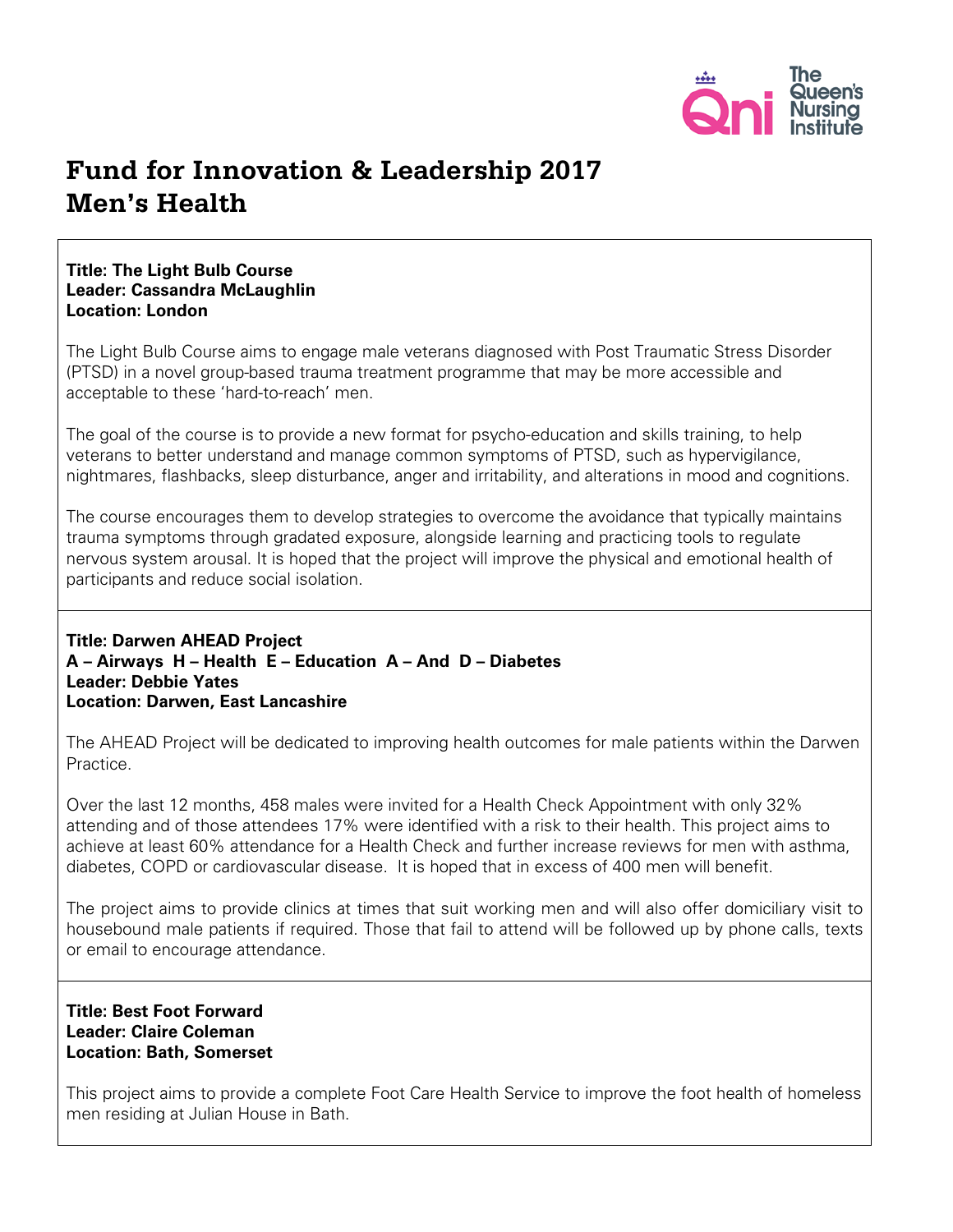It also seeks to engage with other homeless men who are known to the various homeless help organisations in Bath and surrounding areas. Service users often feel very embarrassed about the state of their feet and have limited funds to buy necessary foot products. They may also experience difficulties in accessing services in order to wash and dry clothes.

As well as access to a podiatry service, the men attending will be provided with foot products such as nail clippers and sample bottles of medicated wash to encourage continuing foot care. A sock exchange Service will also be set up as part of the project where used socks can be discreetly disposed of and new ones acquired. In addition it is hoped that through a flexible drop in foot care clinic opportunistic screening, health education and support to self care may be achieved with some of these service users. Whilst attending the clinic, links with the wider homeless hostel and outreach team may be forged and access to support services encouraged, so promoting a broader and inadvertent provision of care.

#### **Title: Increasing Sexual Health Awareness and the importance of screening in young men in primary care Leader: Samantha Kendall Location: Huddersfield, West Yorkshire**

This project aims to develop a bespoke Sexually Transmitted Infection (STI) screening service, to increase engagement with the male population of the University – whether registered or not with the university practice. It is hoped the service will increase rate of STI testing by offering accessible and convenient opportunities to engage with practice staff and destigmatise the service.

A promotional campaign will be developed to include an information pack for male student which will promote available services. The pack will contain information leaflets, condoms, urine testing pot for Gonorrhoea (GC) and chlamydia, appointment card to book for Blood Borne Virus (BBV) blood tests at the University.

Packs will be available from reception, clinicians, and toilets within the University Health Centre and from student union premises, University gym and main Halls of Residence**.** Pop up clinics will also be provided at strategic locations on campus/halls of residence/gym. Secure drop off points for samples will be available throughout the health centre e.g. post box for samples in reception.

#### **Title: Improving Health and Wellbeing for men who are prescribed antipsychotic medication Leader: Judith Graham Location: Rotherham and Doncaster, South Yorkshire**

The aim of this project is to help reduce health inequalities for men who are prescribed antipsychotic medication.

This would enable them to be more informed about their prescribed medication, able to access lifestyle advice and support to prevent the development of correlated health conditions such as diabetes, stroke, etc. This approach is associated with improved medication adherence, which would help prevent relapse and potential hospital admission.

Within this project, team nurses would engage with peer support workers, to enhance services for men prescribed antipsychotic medication, with the development of specific social exercise and weight management activities. Through this support it is hoped to demonstrate improved fitness and wellbeing, improved social activity, which would subsequently have a positive effect upon mental health and an improved ability to manage and monitor own antipsychotic medication.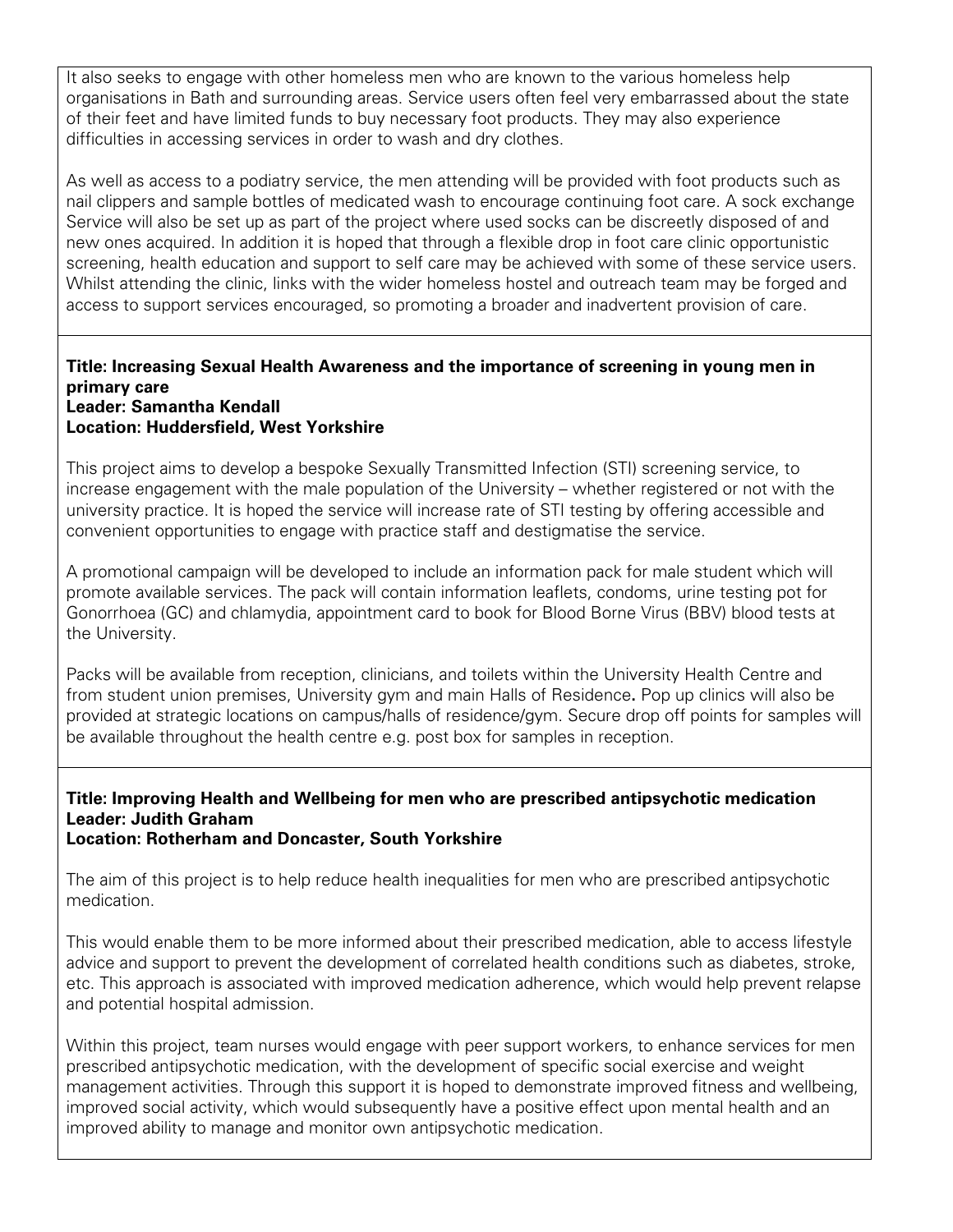### **Title: "Way to go" Name: Deena Geal Location: Blandford Forum, Dorset**

This project aims to develop a new service providing weight and health management programmes specifically targeted at improving the health and well-being of obese men in the pre-retirement age range who do not currently engage with primary care services.

This will be done by encouraging men to lose weight through a range of personalised programmes, including a consistent relationship with a single nurse to support and/or monitor progress at a time that works for working men. The programme will be structured in a way that will provide motivational support for those contemplating changes in lifestyle. Preventing and identifying conditions associated with obesity (e.g. heart disease and diabetes). Improving health outcomes for those with existing conditions associated with obesity and involving partners and family members in all stages of the journey in which they wish to be involved.

## **Title: Six Months to Improve Health Leader: Rebecca Gill Location: Cardiff, Wales**

This project aims to improve the cardiovascular well-being of men by addressing and encouraging lifestyle changes in a supportive, non-threatening environment. Men will be identified using Qrisk2 scoring system which is an algorithm that predicts the risk of [cardiovascular disease.](https://en.wikipedia.org/wiki/Cardiovascular_disease) The aim is to identify 15 men with a QRISK 2 score greater than 10% and inform them of their risk of cardiovascular disease. The initial assessment will include weight monitoring, Body Mass Index (BMI), waist circumference, blood pressure (BP), HbA1c and lipid measurements.

They will then be invited to participate in a programme of education and intervention methods, attending fortnightly, over a six month period at group meetings to implement lifestyle changes and improve health. A second cohort will be recruited after 4 months to introduce a rolling programme of support. This will be a multidisciplinary team approach which will include the general practice team, dietician, fitness instructor and pharmacist.

### **Title: Development and piloting a patient held PSA (prostate specific antigen) passport for men with stable prostate cancer . Leader: Sandra Dyer Location: London**

This project aims to develop, pilot and evaluate a patient held PSA passport for men who have stable prostate cancer who are being cared for outside of hospital. This group of men will have their care transferred into primary care as part of an innovative new pathway of care that is being rolled out across South West London. The pathway of care has been fully tested by a pilot supported by Prostate Cancer UK with positive outcomes demonstrating its safety, clinical effectiveness and with positive patient experience data.

The Passport aims to support men to self-manage their condition and increase ownership of their follow up care enabling them to track their PSA result and have an increased awareness of 'red flags' indicating action is required. The project will test a patient held passport that we will develop in partnership with users and clinicians. The final product will be available for sharing with other teams implementing similar pathways across the country.